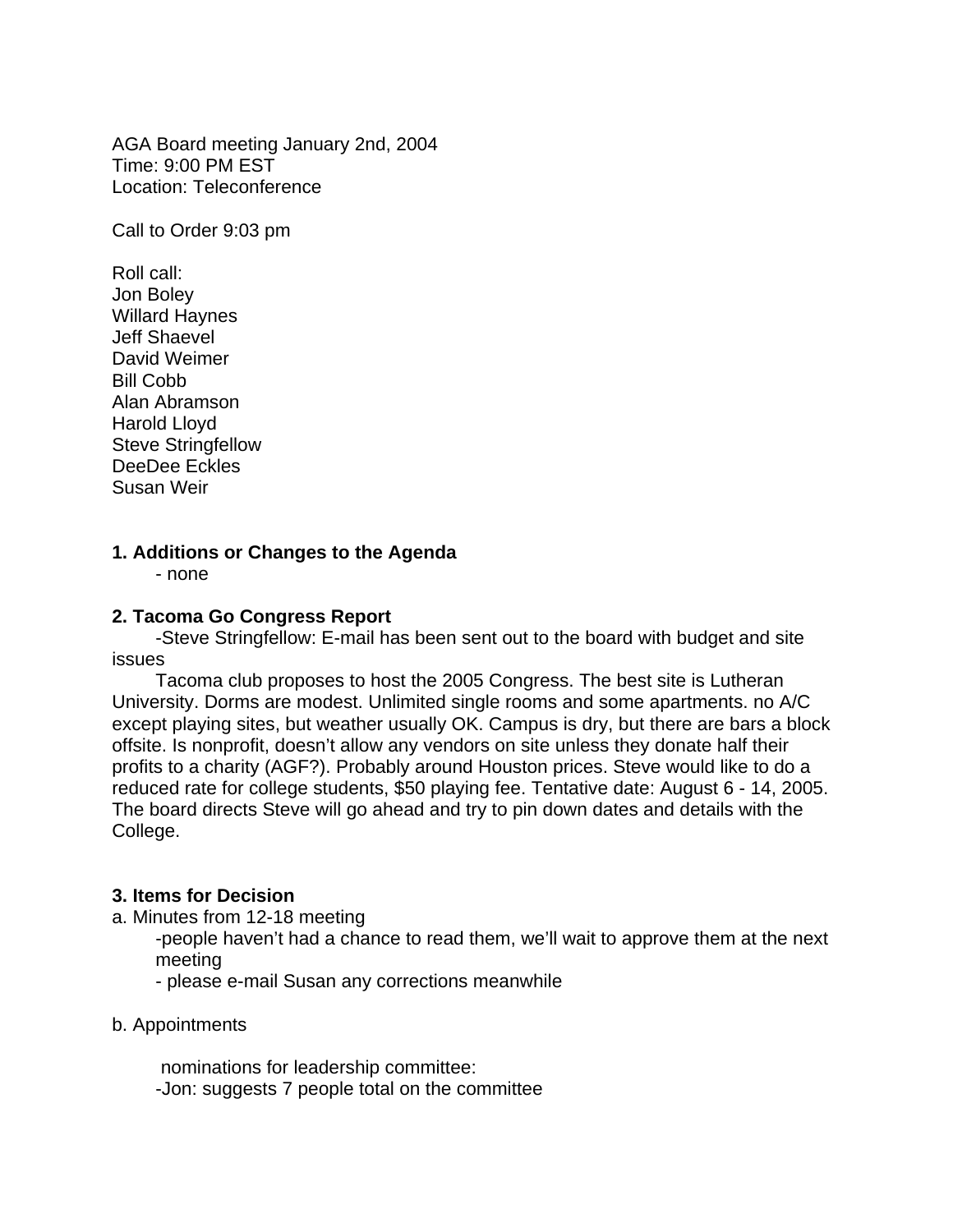-Alan suggests we put out a call for self- nominations for the committee

-nominated were: Steve Burrall, Ernest Brown ,Bob Barber, Duane Burns, Robert Cordingly, Eric Wainwright,Sam Zimmerman, None Redmond.

 - Board will table appointments until a procedure is drawn up after this meeting to put out the call to the chapters for self-nominations..

c. Motion (submitted by David Weimer/Harold Lloyd)

Whereas, the previous Board decision to replace Chris Kirschner with Deedee Eckles as President of the AGA was made without proper consideration;

Whereas, Deedee Eckles stepped forward in a very difficult situation;

Whereas, presidential terms should be stipulated for the health of the organization; Be it so moved that Deedee Eckles be thanked for her help in this trying situation and that Chris Kirschner be reinstated as President of the AGA with a Term lasting until June 1, 2004.

Discussion:

 - one member commented on receiving e-mail about the "without proper consideration" clause. Can we massage this some? Others support the current wording, noting that three board members had no input whatsoever. Stating that the process was improper, all the petition signers also believed this, the recall petitioners thought it was improper. VOTE:

passes unanimously

d. Motion (submitted by David Weimer/Harold Lloyd)

Whereas, the AGA will require a new President as of June 1, 2004;

Be it so moved that the Leadership Development Committee be directed to seek suitable candidates for the position of president and to present recommendations to the Board no later than March 31, 2004 or requests extension of time from the board. Discussion:

- the March 31 date might be too tight, amended as above.

- It would be good to have formal charters for these committees so they understand what they're about? (this will pass this along to the president)

- all committees could be listed on the web site, along with their members and charters.

- all members of standing committees must be appointed by the board. so this would be the first standing committee. What if we want to consider someone for president that's already on the committee?

 - we should appoint a chair who would not be a candidate VOTE:

passes unanimously

e. Election of Chair Alan Abramson: elected unanimously

# **4. Items for discussion**

a. Board Retreat: